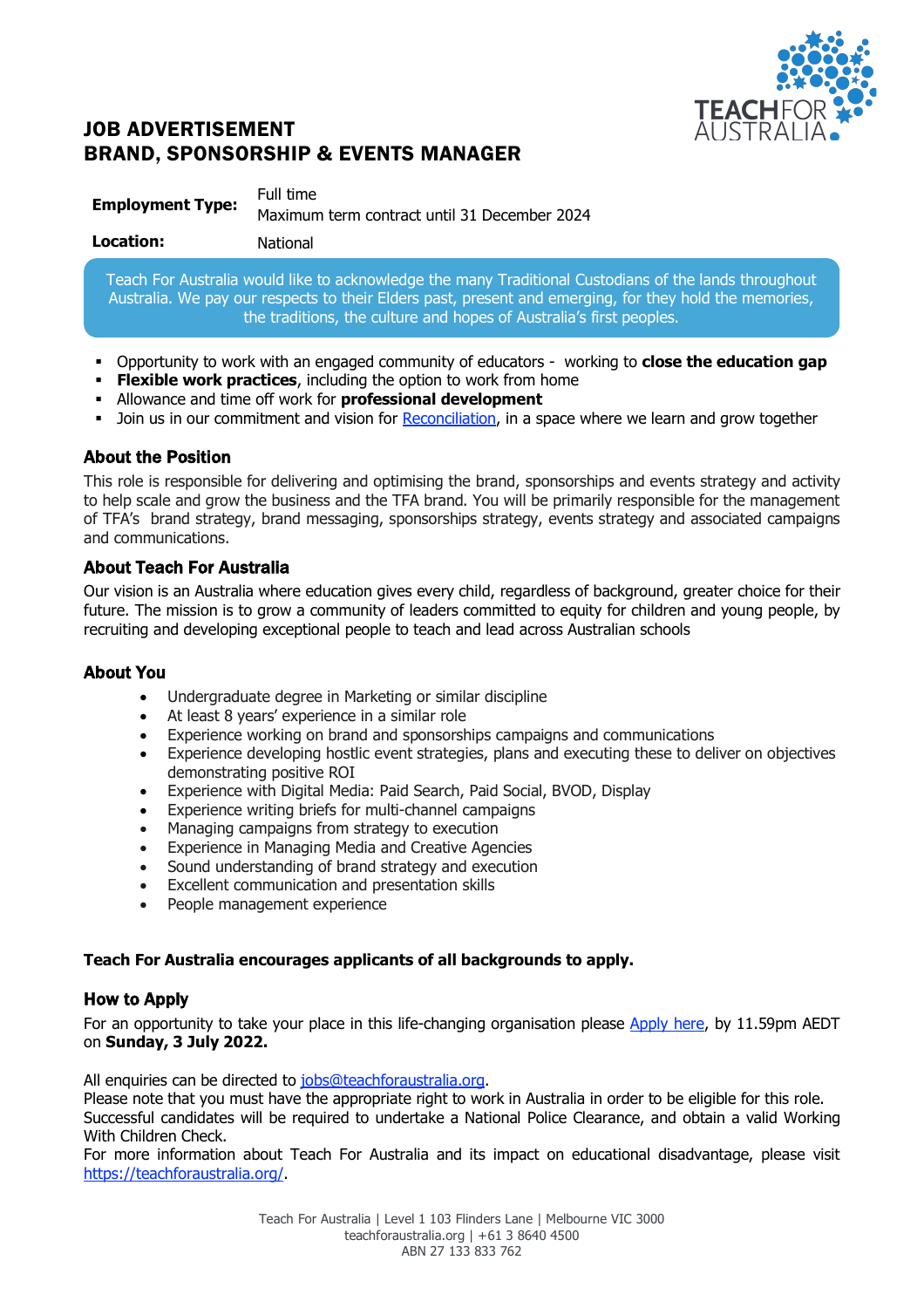## JOB DESCRIPTION

| Role Title:        | Brand, Sponsorships & Events Manager           |                                           |                                                     |
|--------------------|------------------------------------------------|-------------------------------------------|-----------------------------------------------------|
| Function:          | Marketing and Recruitment                      | <b>Financial</b><br><b>Accountability</b> | \$xxxx                                              |
| <b>Reports To:</b> | General Manager<br>- Marketing and Recruitment | <b>People</b><br><b>Management:</b>       | 0 first level (direct)<br>0 second level (indirect) |

#### Role Purpose

This role is responsible for delivering and optimising the brand, sponsorships and events strategy and activity to help scale and grow the business and the TFA brand. You will be primarily responsible for the management of TFA's brand strategy, brand messaging, sponsorships strategy, events strategy and associated campaigns and communications. This includes the activity to support increased brand awareness across key audiences in B2B and B2C markets, planning and developing strategies to deliver on brand awareness, delivering and implementing campaigns to support brand, sponsorships and events, liaising with media and creative agencies, leading the production and design of content artifacts, delivering communication strategies and assisting with management of the candidate and associate communication.

### Qualifications and Experience

#### **Essential**

- Undergraduate degree in Marketing or similar discipline
- At least 8 years' experience in a similar role
- Experience working on brand and sponsorships campaigns and communications
- Experience developing hostlic event strategies, plans and executing these to deliver on objectives demonstrating positive ROI
- Experience with Digital Media: Paid Search, Paid Social, BVOD, Display
- Experience writing briefs for multi-channel campaigns
- Managing campaigns from strategy to execution
- Experience in Managing Media and Creative Agencies
- Sound understanding of brand strategy and execution
- Excellent communication and presentation skills
- People management experience

### Desirable

- Experience working within the education and or NFP sector
- Great copywriting skills and sound creative judgement

### Skills, Attributes and Knowledge

### Essential

- Have the ability to work efficiently, be goal and solutions orientated and be happy to work in a team that rolls up their sleeves and collaborates on decision making and getting stuff done!
- Be a results-driven and outcome focused individual.
- Experience in owning and running a marketing budget.
- Demonstrated experience in SEO & Performance Marketing, and managing vendor relations
- Experience in strategy development and optimisation.
- Knowledge and understanding of eCommerce, Google Analytics, SEO, SEM, EDM, Performance marketing.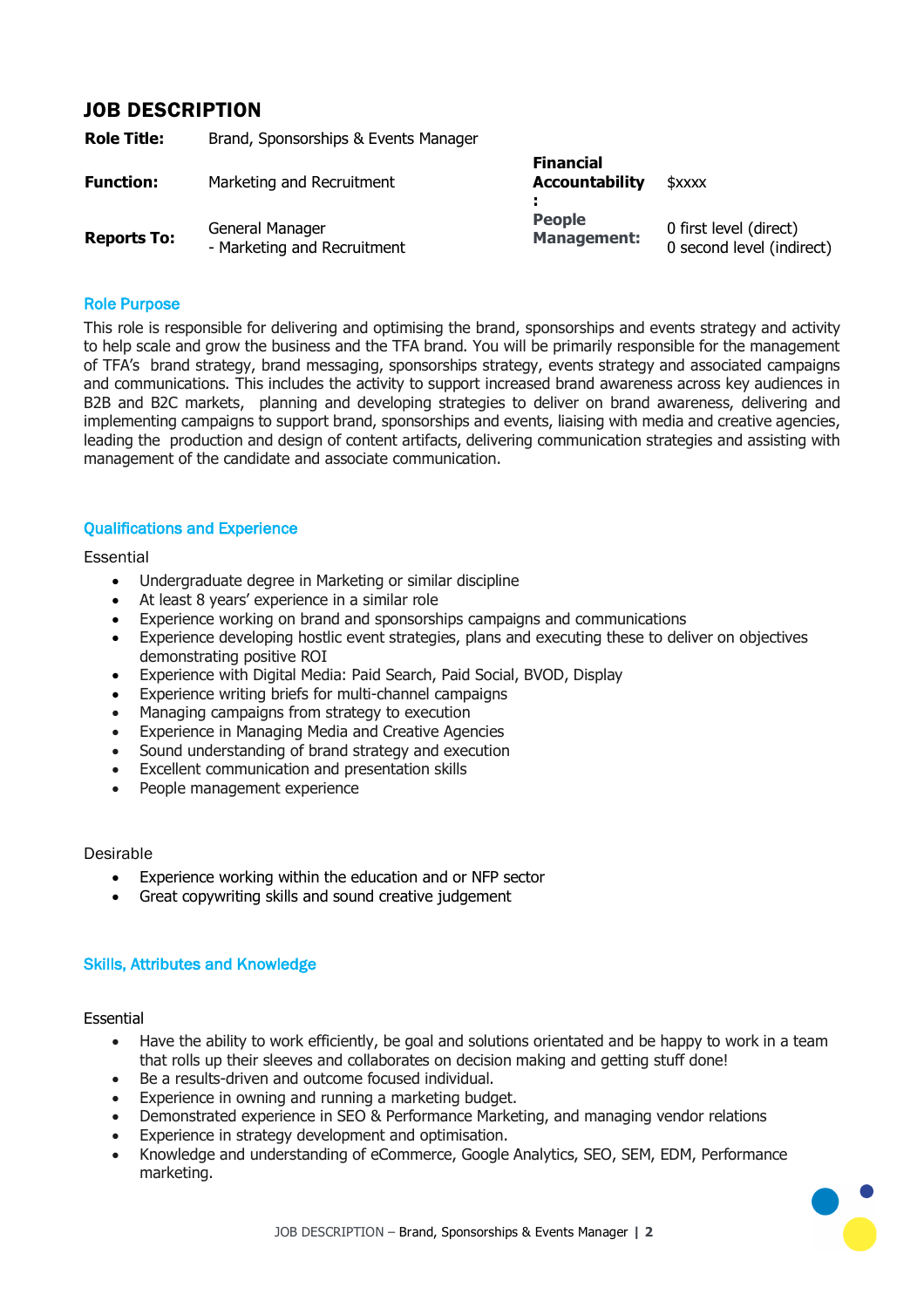- Experience with integrated campaign management and digital campaign optimisation including Google Ad campaigns.
- Experience managing large amounts of data, with a quantitative skill set to determine effectiveness of marketing spend.
- The ability to lead, manage and coach the performance of teams.

### Attributes

- Warm and Engaging
- Organised, Clear and Concise with Prioritising Workload for self and team
- Truly collaborative with internal (and external) stakeholders
- Seeks best outcomes for the TFA brand and engages in honest, transparent, and strategic conversations with peers/stakeholders when prioritisation is needed.
- Able to build relationships and operate warmly and confidently with stakeholders internally and externally

### Primary Accountabilities

- Develop and execute marketing plans & strategies to meet organisational/project objectives
- Develop, execute and optimise brand, sponsorships, and event strategies and campaigns
- Developing and implementing a marketing, branding, and promotional program to raise brand awareness and meet TFA objectives
- Overseeing and utilising full potential of Salesforce
- Design the marketing calendar and priortisation of work and content
- Drive campaign content, messaging, and channel executions with support of the marketing team.
- Ensure on brand messaging including tone of voice across our omni-channel environment.
- Weekly reporting on key marketing KPIs.

### Key areas of responsibility

CONTENT MANAGEMENT – Lead the creation and delivery of a creative and innovative content strategy that supports program, philanthropy and brand moments, connects with key audiences, drives strong engagement metrics and repeat visitation. Share the content plan with the ELT for alignment and sign off. Leverage both inhouse produced brand content and influencer/user-generated content across all owned, earned and paid channels

CAMPAIGN MANAGEMENT - Define and manage brand, sponsorships and events calendar, aligned to key events and periods to drive effective marketing. Develop the campaign brief for the wider marketing team, inclusive of objectives, key messaging, moments, dates, program information or content requirements from key stakeholders. Measure and report the success of campaigns through engagement and data and look for opportunities for iterations and performance growth

BUDGET MANAGEMENT- Responsible for managing the annual budgeting process, and working with the marketing team to operate to budget and administer the budget